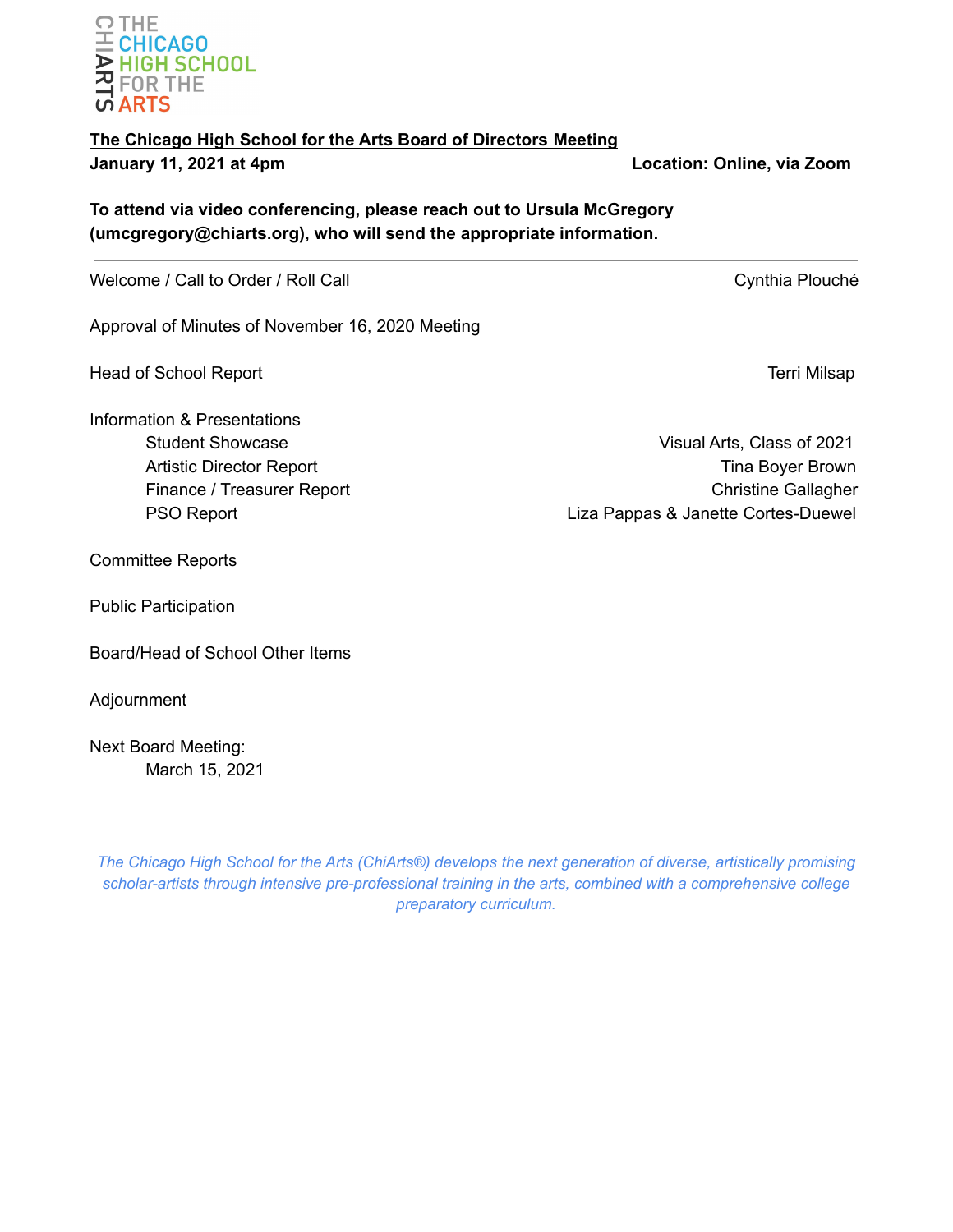

## **ChiArts Board Meeting January 11, 2021**

The Chicago High School for the Arts Board of Directors Meeting 4:00 p.m. - 5:30 p.m. Online - via Zoom Minutes for January 11, 2021

**Present (on call):** Duffie Adelson, Carlos Azcoitia, Lesley-Ann Brown-Henderson, Inger Burnett-Zeigler, Warren Chapman, Janette Cortes-Duewel, Chris Falcon, Carol Friedman, Christine Gallagher, Jim Mabie, Kay Mabie, John McCambridge, Liza Pappas, Cynthia Plouché

#### **Absent:** Deirdra Lucas

**Others Present:** Tina Boyer Brown (Artistic Director), Abbey Cullen (Assistant Principal), Shanan Egger (Finance), Ursula McGregory (Executive Assistant), Terri Milsap (Principal & Head of School), Eric Morris (Dean of Students), Andrew Van Herik (Teacher)

#### **Quorum:** Yes

The meeting of the Board of Directors (the "Board") of The Chicago High School for the Arts ("ChiArts") was held pursuant to a Call & Notice served on all Directors. Board Chair, Cynthia Plouché ("Cynthia") called the general assembly to order at 4:00 p.m. Ursula McGregory ("Ursula") took the roll call.

#### **Approval of Minutes**

Cynthia requested approval of the November Board Meeting minutes. Jim Mabie ("Jim") made a motion to approve the minutes as is, Leslie Ann Brown-Henderson ("Leslie Ann") seconded the motion. All voted in favor, none opposed.

#### **Board Chair Report**

Cynthia Plouché ("Cynthia") reported that they are working with CPS to renew the school's contract. There is nothing significantly different with the new contract than with the previous contract. Progress is being made and they are nearing the end of the process.

Cynthia shared that the new board configurations are in place, the focus will now be on getting the committees up and running. Framework for the Diversity, Equity, and Inclusion committee is taking shape led by Deidra Lucas and including Ingar Burnett-Zeigler, and Carlos Izcoitia, along with ChiArts leadership. Also taking shape is the Program Excellence committee led by Duffie Adelson, and including Carol Friedman, Warren Chapman, and Ron Graise, and ChiArts leadership.

#### **Head of School Report**

Terri Milsap ("Terri") shared her report. ChiArts is nearing the end of 1st semester. Students will not take the traditional final exams due to remote learning, but will give presentations and complete projects. Attendance has decreased to 87%, but per CPS, we are at a 95% because the Arts portion of the day is not considered. We will continue to track the entire day in order to strategize to improve attendance. The remote schedule change that was mandated by CPS is in place and students and teachers have adjusted.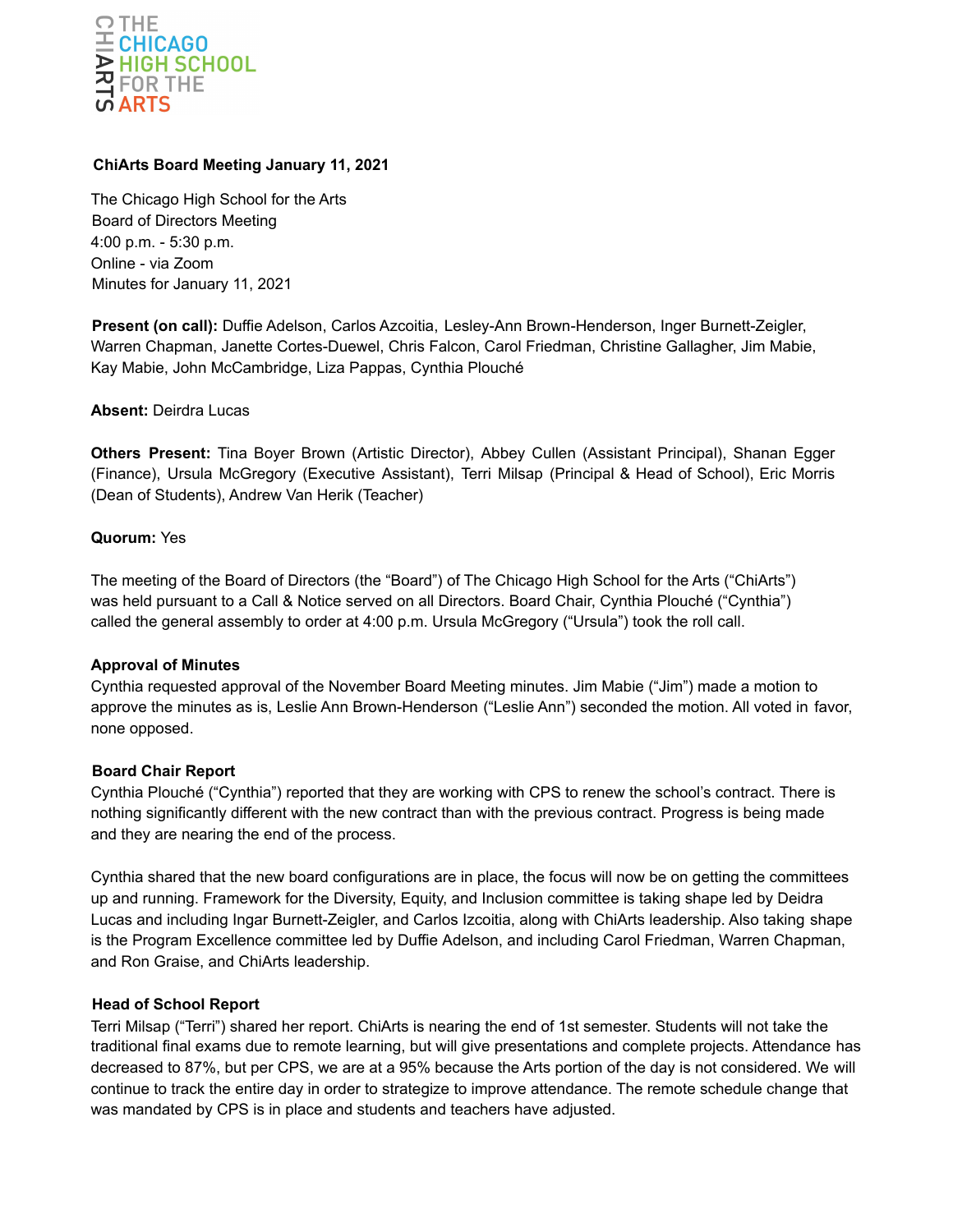

Terri extended an invitation for the Program Excellence committee to tour the school virtually to gain a sense of the work the teachers are doing. There is no information on school re-opening.

Terri expressed the need for a Post Secondary Counselor. The senior advisors are not specialized in post secondary counseling and are becoming taxed. The position could be part-time if necessary. Terri also shared that because of increased English Language Learner students, she was required by CPS to hire an EL teacher who has done a great job thus far. Terri also shared that the DL Case Manager vacancy has been filled.

Eric Morris was introduced to the board as the new Dean of Students.

Terri shared that ChiArts leadership met with Deeply Rooted, a dance organization in talks about summer intensives, master classes, and internships for the ChiArts students. They also met with staff at Northeastern Illinois University to discuss the possibility of dual enrollment for ChiArts students. Talks will continue to work out the details.

### **Student Performances**

A video was shared of Senior Visual Artists Christine Meinders and Elizabeth Curry.

### **Information & Presentations**

Tina Boyer Brown ("Tina") shared the Artistic Director report. *The Tempest*, the Senior Actors play, will be released January 28th. The next *Free Verse* and the Freshmen Visual Arts show will happen at the end of February.

Tina shared that the Music department and Dr. McCowen did an outreach project video of holiday music and distributed it to Senior Homes. The next outreach will be a culmination of *Free Verse,* to be distributed to Middle Schools.

Tina shared that admissions dropped this year, but may be attributed to the remote learning environment. Outreach is happening to encourage students to turn in application materials.Tina also shared that she is starting a Student Arts Council to encourage student voice in arts programming and decision making. Summer camp is happening virtually. Natalie Chami, founding arts teacher is leaving ChiArts for an opportunity with a music company in marketing and education. Sarah Inendino is the interim vocal chair.

Christine Gallagher ("Christine") presented the Treasurer report. The external audit of financial statements is complete and has been submitted to CPS. There are no changes to the status of the PPP loan. There's been no major changes to the regulation that would change our opinion on the forgivability of the loan.

Liza Pappas ("Liza") gave the PSO report. The PSO meeting was Dec. 8th and there were about 40 people attending. Bryn Poulton, the School Counselor was the guest speaker. Dean Morris will be the guest at the next meeting. PSO is sponsoring PSO Chit Chats as a way to keep parents connected. Parents are asking for a Post Secondary Counselor and asking for more AP classes for their students.

#### **Committee Reports**

No committee reports were given.

#### **Public Participation**

Andrew Van Herik, Teacher, voiced concern about the need for a Post Secondary Counselor, and potential demand for in person learning from CPS before vaccinations are issued.